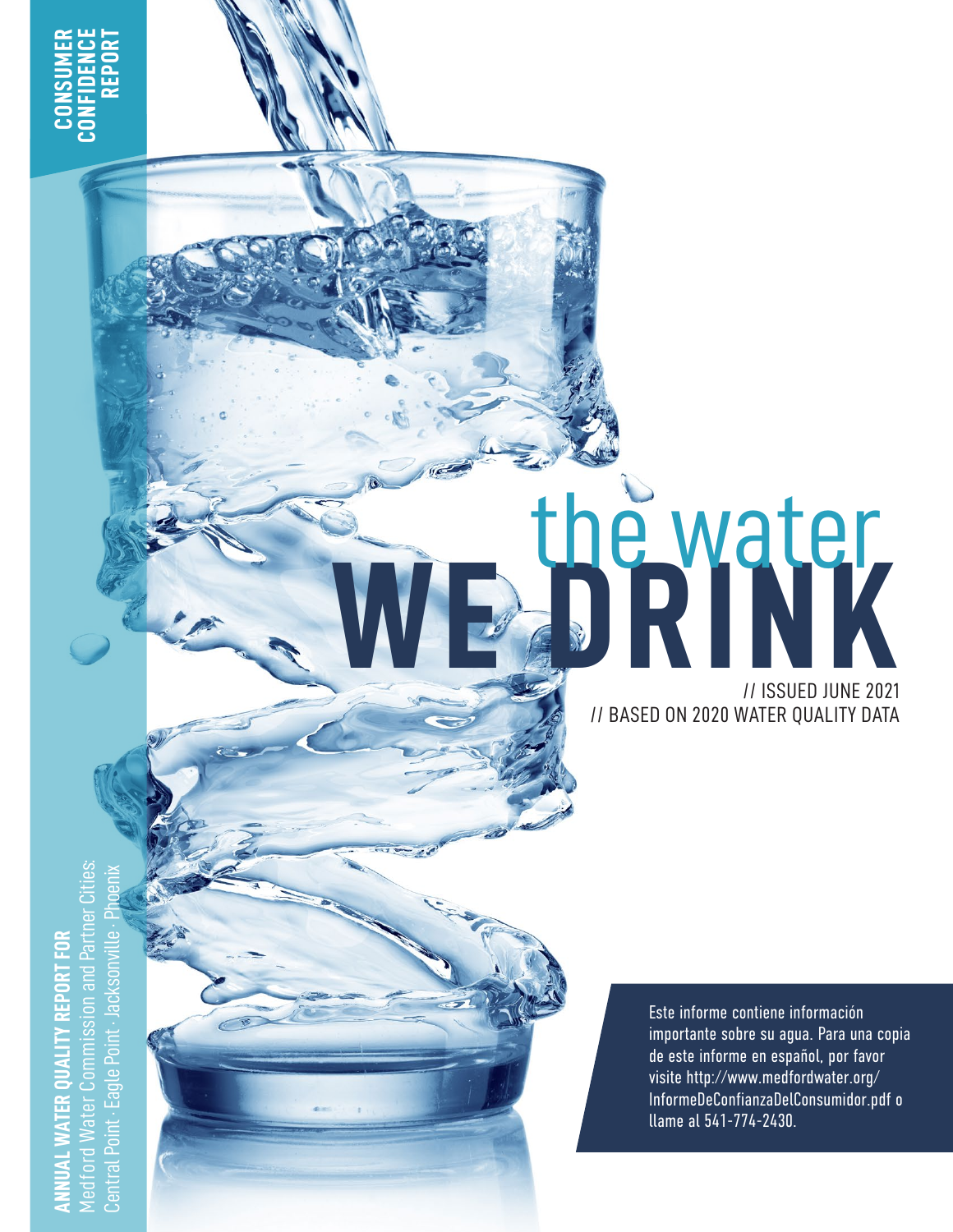

### **VALUED CUSTOMERS,** To Our

We are pleased to share our 2020 annual Consumer Confidence Report, which includes facts about where your water comes from, water quality testing results for the year 2020, and information explaining what the results mean. It is provided by Medford Water Commission, along with our Partner Cities of Central Point, Eagle Point, Jacksonville, and Phoenix.

You will learn how the Commission protects, monitors, and treats the water that flows from our watersheds to your home, school or workplace. You will also get a glimpse of the work being done to improve our system to ensure that we can provide the Rogue Valley with high-quality drinking water for decades to come.

The Commission, and our country, continue to face many changes and challenges, the COVID-19 pandemic among these. We strive to be proactive in anticipating issues and threats, to work together to identify potential problems before they occur, and to be open and transparent in all communications. These ideals are at the core of our Vision and Mission statements (see them on the About MWC page of our website) and impact our day-to-day decisions. We appreciate the support of our customers during the last year.

Throughout these changes and challenges, we will continue to provide high-quality drinking water that meets or surpasses all applicable federal and state drinking water standards, and to value and respect the responsibility to provide a critical life-sustaining product.

If you have any questions or comments about this material, please contact the Commission at 541-774-2728 or water@medfordwater.org. Contact information for our Partner Cities is provided inside. Read on to learn more about the water we drink and how you can join us in protecting and conserving this valuable resource.

Brad Taylor *General Manager* Medford Water Commission

## **WHERE DOES YOUR WATER COME FROM?**

**BIG BUTTE SPRINGS** has been our primary water source since 1927. Considered a groundwater supply, the springs flow from the lower slopes of Mt. McLoughlin near Butte Falls. Consistently cold and clear, the springs discharge water of exceptional quality that requires no filtration or treatment other than disinfection, which is accomplished with on-site chlorination at a state-ofthe-art treatment facility. Spring flows are collected underground and never see the light of day until emerging from customers' taps.

**THE ROGUE RIVER** is a surface water supply that supplements the year-round springs supply during warmer summer months, when water use more than triples. While also high in quality, the river water requires additional treatment to meet drinking water standards. Treatment of this surface water takes place at the Robert A. Duff Water Treatment Plant, and includes ozonation, coagulation, settling and filtration, along with chlorination. The addition of ozone in 2002 provided a dramatic reduction in occasional musty tastes and odors that can occur in the river water.

To stay on trend with changing population projections and to increase the resiliency and efficiency of our system, we are also expanding the capacity of our treatment plant from 45 million gallons per day (MGD) to 65 MGD. This work includes filters, ozone, pumping, and storage projects. These improvements will help us serve our customers for decades to come.

#### **PROTECTING OUR WATERSHED**

The Big Butte Springs watershed drains about 88 square miles of largely undeveloped forestlands, and most of the watershed is protected as part of the Rogue River National Forest. Medford Water Commission owns nearly 3,700 acres around Big Butte Springs, affording additional protection to this pristine source.

The portion of the Rogue River watershed upstream of the treatment plant is lightly developed, but includes some land uses that can lead to degraded water quality. Small communities and rural residences, farms and ranches, forestry practices, transportation, small industry and natural disasters can all cause water pollution. A Department of Environmental Quality Source Water Assessment lists numerous potential sources of contamination to the Rogue River.

These sources and sites must be managed properly to prevent contamination of the drinking water for 140,000 people. The Assessment can be viewed on the Water Resources tab of our website, [medfordwater.org](http://medfordwater.org).

Jacksonville Medford Water Commission is devoted to watershed protection and works with many local and regional partners to safeguard our drinking water supplies. Following the devastating impacts of the Almeda and South Obenchain Fires in September 2020, find out what we are doing to monitor for possible toxins in our watershed in the "After the Fire" article of this publication.

### **MILLION GALLONS SERVED**



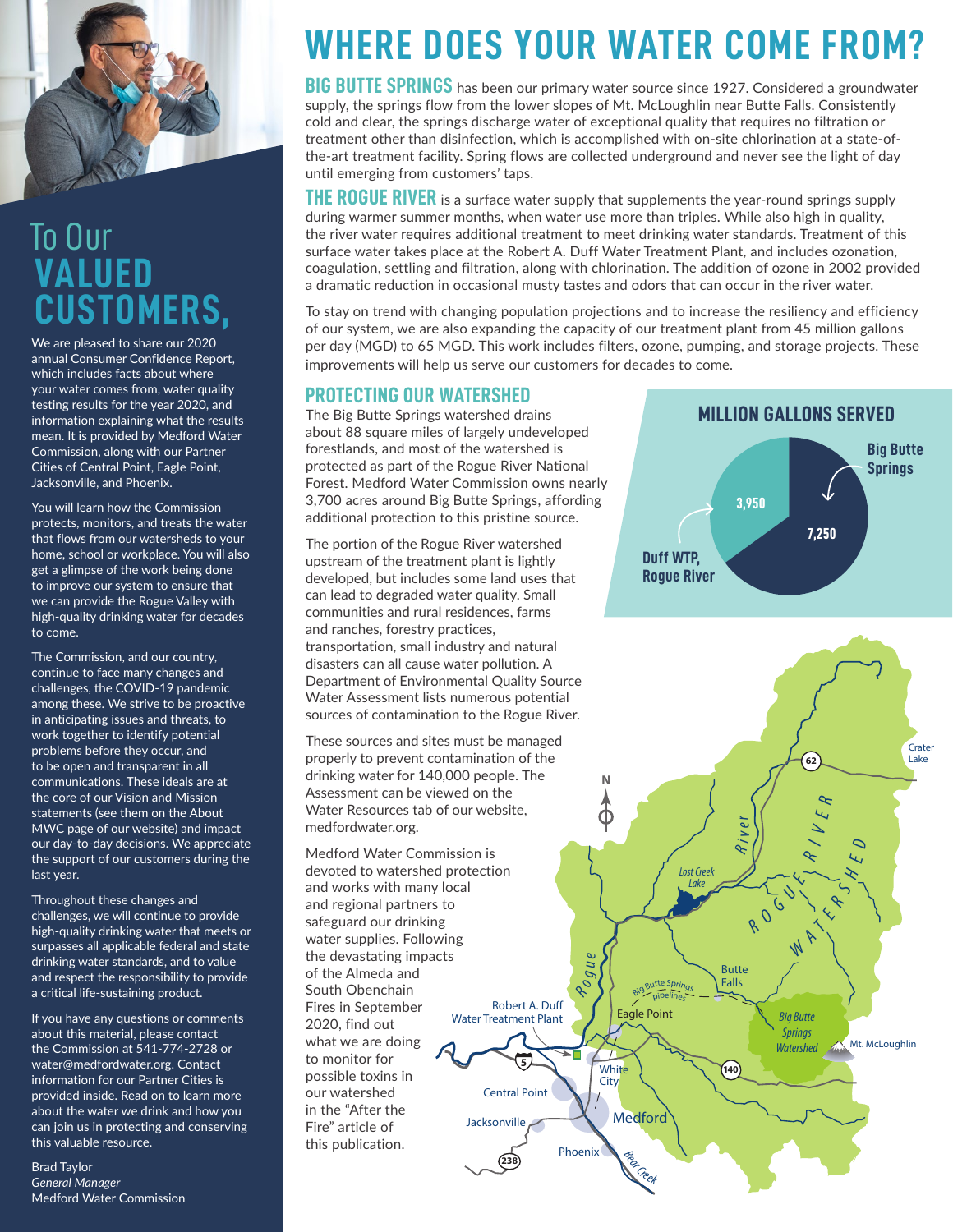### **2020 WATER QUALITY TEST RESULTS FOR TREATED WATER**

| <b>REGULATED CONTAMINANTS ANALYSES</b> |                                 |                             |                          |                                          |       |                  |                                                                                                                                           |  |
|----------------------------------------|---------------------------------|-----------------------------|--------------------------|------------------------------------------|-------|------------------|-------------------------------------------------------------------------------------------------------------------------------------------|--|
| <b>Substance</b>                       | <b>MCL</b><br>(Maximum Allowed) | <b>MCLG</b><br>(Ideal Goal) | <b>Source</b>            | <b>Average Amount</b><br><b>Detected</b> | Range | <b>Complies?</b> | <b>Typical Source</b>                                                                                                                     |  |
|                                        |                                 |                             | <b>Big Butte Springs</b> | 0.003                                    | 0.003 | <b>YES</b>       | <b>Erosion of Natural Deposits</b>                                                                                                        |  |
| <b>Barium</b> (ppm)                    |                                 |                             | <b>Roque River</b>       | 0.005                                    | 0.005 |                  |                                                                                                                                           |  |
| <b>Cadmium</b> (ppb)                   | 5                               |                             | <b>Roque River</b>       | 0.2                                      | 0.2   | <b>YES</b>       | Corrosion of galvanized pipes; erosion of natural<br>deposits; discharge from metal refineries; runoff<br>from waste batteries and paints |  |
| <b>Nickel</b> (ppm)                    | N/A                             | N/A                         | <b>Roque River</b>       | 0.002                                    | 0.002 | <b>YES</b>       | Corrosion of galvanized pipes; erosion of natural<br>deposits; discharge from metal refineries; runoff<br>from waste batteries and paints |  |

| MICROBIOLOGICAL CONTAMINANTS |                              |                          |                       |                  |                                      |  |  |
|------------------------------|------------------------------|--------------------------|-----------------------|------------------|--------------------------------------|--|--|
| <b>Substance</b>             | <b>MCL (Maximum Allowed)</b> | <b>MCLG</b> (Ideal Goal) | <b>Detected Level</b> | <b>Complies?</b> | <b>Typical Source</b>                |  |  |
| <b>Coliform bacteria</b>     | N/A                          | 0% Presence              |                       | <b>YES</b>       | Naturally present in the environment |  |  |
| E. coli                      |                              | 0                        |                       | <b>YES</b>       | Human and animal fecal waste         |  |  |

| <b>OTHER ANALYSES – ROGUE RIVER</b> |                  |                                          |                 |                  |                                   |  |  |
|-------------------------------------|------------------|------------------------------------------|-----------------|------------------|-----------------------------------|--|--|
| <b>Substance</b>                    |                  | <b>Maximum Amount</b><br><b>Detected</b> | Range           | <b>Complies?</b> | <b>Typical Source</b>             |  |  |
| <b>Turbidity</b>                    | $95\% < 0.3$ NTU | 0.2                                      | N/A             | <b>YES</b>       | Soil erosion and stream sediments |  |  |
| <b>Total Organic Carbon</b>         | N/A              | 1.3                                      | $0.3 - 1.3$ ppm | <b>YES</b>       | Soil erosion and stream sediments |  |  |

| <b>UNREGULATED CONTAMINANTS ANALYSES (ROUND 4 DATA FROM 2018)*</b> |                                                                                    |           |             |               |                                    |
|--------------------------------------------------------------------|------------------------------------------------------------------------------------|-----------|-------------|---------------|------------------------------------|
| <b>Substance</b>                                                   | <b>Water Source</b><br><b>Average Amount Detected</b><br><b>Complies?</b><br>Range |           |             |               | <b>Typical Source</b>              |
| $HAA6$ (ppb)                                                       | <b>Distribution</b>                                                                | 0.5       | $ND - 1.4$  | Not Regulated | <b>Byproduct of Disinfection</b>   |
| $HAA9$ (ppb)                                                       | <b>Distribution</b>                                                                | 6.0       | ND - 17     | Not Regulated | <b>Byproduct of Disinfection</b>   |
| <b>Manganese</b> (ppb)                                             | <b>Big Butte Springs</b>                                                           | <b>ND</b> | <b>ND</b>   |               | <b>Erosion of Natural Deposits</b> |
|                                                                    | <b>Roque River</b>                                                                 | 2.2       | $0.9 - 3.0$ | Not Regulated |                                    |
| <b>Bromide</b> (ppb)                                               | <b>Big Butte Springs</b><br>5.2<br><b>ND</b><br><b>Roque River</b>                 |           | $ND - 5.3$  |               | <b>Erosion of Natural Deposits</b> |
|                                                                    |                                                                                    |           | <b>ND</b>   | Not Regulated |                                    |

\* Unregulated contaminants are monitored for the EPA to assess the prevalence and detection levels of substances being considered for future regulation.

**UNDERSTANDING THE RESULTS:** Medford Water Commission and each of the Partner Cities participating in this report run water quality tests according to specific schedules. Thousands of tests are run each year to ensure that no substances are present at harmful levels. Although continuously improving testing techniques allow contaminants to be detected at truly miniscule levels, most of the contaminants we test for have never been found in our water. Those that we do detect are found at levels well below health standards, as shown in the adjacent tables.

**TESTING FOR MICROBES:** Unlike most contaminants, microscopic organisms can appear suddenly and cause immediate illness. Testing for bacteria is therefore done on a frequent basis by Medford Water Commission and the Partner Cities participating in this report. This includes looking for coliform bacteria as well as confirming that adequate chlorine is present in the water to provide ongoing disinfection. While most coliforms do not pose a health threat, they are a good indicator of whether other bacteria might be present. If found, further testing is conducted for harmful forms of bacteria.

**CHLORINE RESIDUAL:** Sodium hypochlorite is used as a disinfectant and provides continuous protection to customers' taps. Sampling throughout the distribution system confirms that the amount of chlorine present is neither too low nor too high. Our water is effectively disinfected with much less chlorine than the allowable limit.

**RADON TESTING:** The most common source of this color-

less, odorless gas is from the soil, but a small amount of exposure can come from tap water. We conduct testing, but radon is not currently regulated. Radon is considered to be a cause of cancer.

#### **SPECIAL NOTICE FOR IMMUNO-COMPROMISED PERSONS:**

Some people may be more vulnerable to contaminants in drinking water than the general population. Immuno-compromised persons such as persons with cancer undergoing chemotherapy, persons who have undergone organ transplants, people with HIV/AIDS or other immune system disorders, some elderly, and infants can particularly be at risk from infections. These people should seek advice about drinking water from their health care providers. Guidelines on appropriate means to lessen the risk of infection by Cryptosporidium and other microbial contaminants are available from the U.S. Environmental Protection Agency's (EPA's) Safe Drinking Water Hotline (1-800-426-4791).

#### **WHAT THE EPA SAYS ABOUT DRINKING WATER CONTAMI-**

**NANTS:** Drinking water, including bottled water, may reasonably be expected to contain at least small amounts of some contaminants. The presence of contaminants does not necessarily indicate that water poses a health risk. More information about contaminants and potential health effects can be obtained by calling the EPA's Safe Drinking Water Hotline (1-800- 426-4791) or at www.epa.gov/safewater. The sources of drinking water (both tap water and bottled water) include rivers, lakes, streams, ponds, reservoirs, springs

and wells. As water travels over the surface of the land or through the ground, it dissolves naturally occurring minerals and, in some cases, radioactive material, and can pick up substances resulting from the presence of animals or from human activity.

#### **CONTAMINANTS IN DRINKING WATER SOURCES MAY INCLUDE:**

**Microbial contaminants,** such as viruses and bacteria, which may come from wildlife or septic systems.

**Inorganic contaminants,** such as salts and metals, which can occur naturally or result from urban stormwater runoff, industrial or domestic wastewater discharges, farming and leaching from plumbing materials.

**Pesticides and herbicides,** which may come from a variety of sources such as farming, urban stormwater runoff and home or business use.

**Organic chemical contaminants,** which are byproducts of industrial processes, and can also come from gas stations, urban stormwater runoff and septic systems.

**Radioactive contaminants,** which can occur naturally. In order to ensure that tap water is safe to drink, the EPA has regulations that limit the amount of certain contaminants in water provided by public water systems and require monitoring for these contaminants. Food and Drug Administration regulations establish limits for contaminants in bottled water, which must provide the same protection for public health.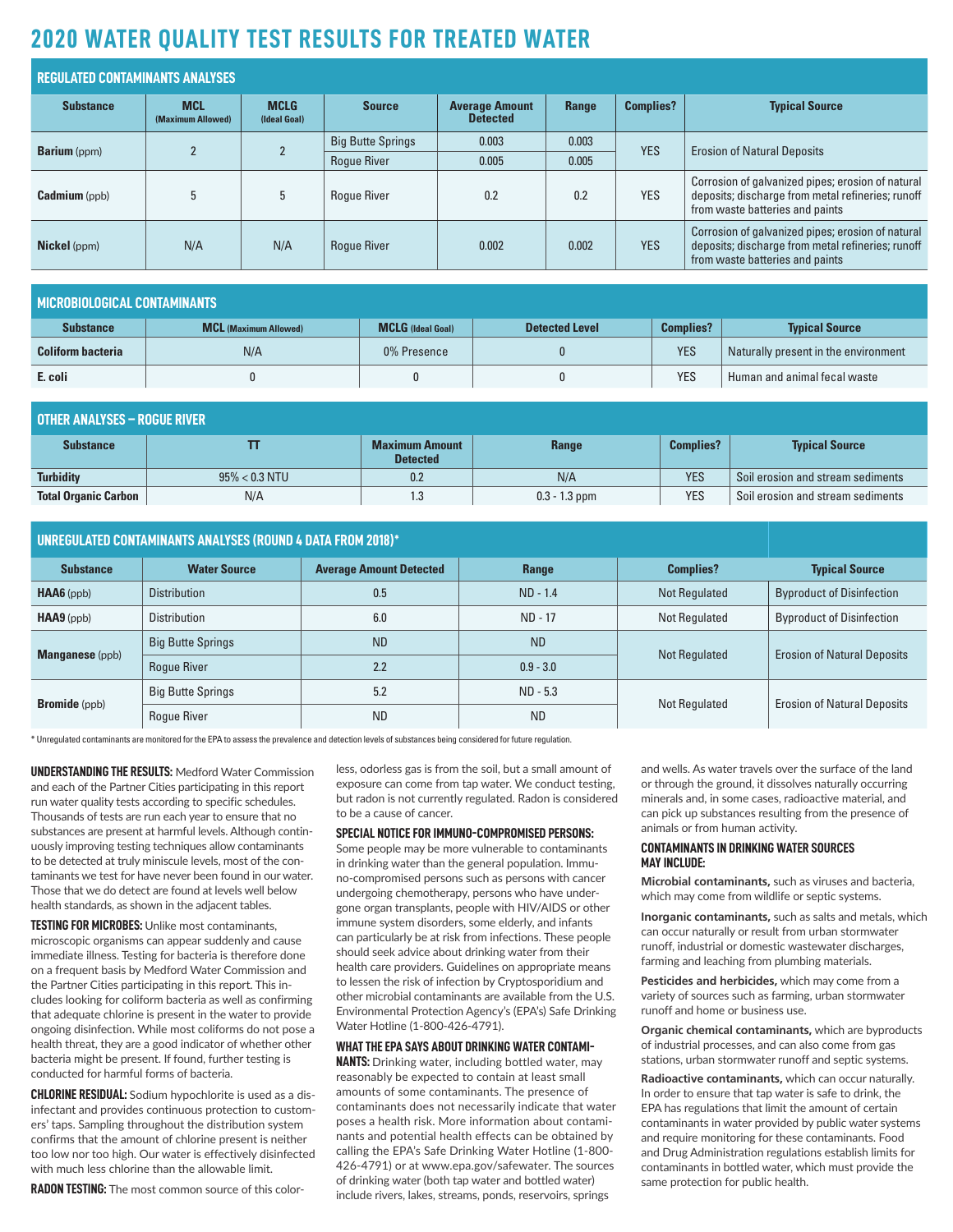#### **MEDFORD WATER COMMISSION AND PARTNER CITIES' DISINFECTION AND DISINFECTION BY-PRODUCT ANALYSES**

| <b>Substance</b>                  | <b>Entity</b>        | <b>Average</b><br>for Highest<br><b>Location</b> | Range         | <b>MCL</b><br>(maximum<br>allowed) | <b>MCLG</b><br>(ideal goal) | <b>Complies?</b> | <b>Typical Source</b>                                                    |
|-----------------------------------|----------------------|--------------------------------------------------|---------------|------------------------------------|-----------------------------|------------------|--------------------------------------------------------------------------|
|                                   | M.W.C                | 18.4                                             | $ND - 51.5$   |                                    | $\mathbf{0}$                | <b>YES</b>       | By-products of<br>chlorination used in<br>the water treatment<br>process |
| <b>Total</b>                      | <b>Central Point</b> | 31.5                                             | $1.8 - 51.6$  | 80                                 |                             |                  |                                                                          |
| <b>Trihalomethanes</b>            | <b>Eagle Point</b>   | 24.1                                             | $23.1 - 24.1$ |                                    |                             |                  |                                                                          |
| (ppb)                             | Jacksonville         | 44.5                                             | 44.5          |                                    |                             |                  |                                                                          |
|                                   | Phoenix              | 9.34                                             | $0.7 - 9.3$   |                                    |                             |                  |                                                                          |
|                                   | M.W.C                | 12.3                                             | ND - 38.0     | 60                                 | $\mathbf{0}$                | <b>YFS</b>       | By-products of<br>chlorination used in<br>the water treatment<br>process |
|                                   | <b>Central Point</b> | 17.0                                             | ND - 35.7     |                                    |                             |                  |                                                                          |
| <b>Haloacetic Acids</b><br>(ppb)  | Eagle Point          | 18.9                                             | $18.6 - 18.9$ |                                    |                             |                  |                                                                          |
|                                   | Jacksonville         | 18.3                                             | 18.3          |                                    |                             |                  |                                                                          |
|                                   | Phoenix              | 4.8                                              | $ND - 4.8$    |                                    |                             |                  |                                                                          |
| <b>Chlorine Residual</b><br>(ppm) | M.W.C                | 0.7                                              | $0.3 - 0.9$   |                                    | 4.0<br>(MRDLG)              | <b>YES</b>       | <b>Treatment additive</b><br>for disinfection                            |
|                                   | <b>Central Point</b> | 0.5                                              | $0.1 - 1.1$   | 4.0<br>(MRDL)                      |                             |                  |                                                                          |
|                                   | <b>Eagle Point</b>   | 0.5                                              | $0.1 - 0.9$   |                                    |                             |                  |                                                                          |
|                                   | Jacksonville         | 0.5                                              | $0.3 - 0.7$   |                                    |                             |                  |                                                                          |
|                                   | Phoenix              | 0.5                                              | $0.3 - 0.8$   |                                    |                             |                  |                                                                          |

| <b>RADIOACTIVE CONTAMINANTS</b> |            |             |                              |                                    |  |  |
|---------------------------------|------------|-------------|------------------------------|------------------------------------|--|--|
| <b>Substance</b>                | <b>MCL</b> | <b>MCLG</b> | <b>Amount Detected</b>       | <b>Typical Source</b>              |  |  |
| Radon-222<br>(pCi/L)            | N/A        | N/A         | Big Butte Springs - 88 pCi/L | <b>Erosion of Natural Deposits</b> |  |  |

#### **LEAD AND COPPER SAMPLING FROM RESIDENTIAL WATER TAPS**

| <b>Substance</b>       | <b>Entity</b>        | <b>Amount Detected</b><br>(90th percentile value) | Date of most<br>recent test | <b>Action Level</b>        | <b>MCLG</b><br>(ideal goal) | <b>Complies?</b>                                       | <b>Typical Source</b>                 |
|------------------------|----------------------|---------------------------------------------------|-----------------------------|----------------------------|-----------------------------|--------------------------------------------------------|---------------------------------------|
| <b>Lead</b><br>(ppb)   | M.W.C                | 0.9                                               | 2019                        |                            | $\Omega$                    | <b>YES</b><br>(No sample exceeded<br>the action level) | Corrosion of<br>household<br>plumbing |
|                        | <b>Central Point</b> | 1.2                                               | 2020                        | 90% of<br>homes            |                             |                                                        |                                       |
|                        | Eagle Point          | 2.6                                               | 2019                        | tested must<br>have lead   |                             |                                                        |                                       |
|                        | Jacksonville         | 3.5                                               | 2019                        | levels less<br>than 15 ppb |                             |                                                        |                                       |
|                        | Phoenix              | 1.4                                               | 2018                        |                            |                             |                                                        |                                       |
|                        | M.W.C                | 0.8                                               | 2019                        | 90% of                     | 1.3                         | <b>YES</b><br>(No sample exceeded<br>the action level) | Corrosion of<br>household<br>plumbing |
|                        | <b>Central Point</b> | 0.2                                               | 2020                        | homes<br>tested must       |                             |                                                        |                                       |
| <b>Copper</b><br>(ppm) | Eagle Point          | 0.1                                               | 2019                        | have copper                |                             |                                                        |                                       |
|                        | Jacksonville         | 0.4                                               | 2019                        | levels less<br>than $1.3$  |                             |                                                        |                                       |
|                        | Phoenix              | 0.7                                               | 2018                        | ppm                        |                             |                                                        |                                       |

#### **REDUCING EXPOSURE TO LEAD AND COPPER:**

Our water sources, Big Butte Springs and the Rogue River, contain virtually no lead or copper. However, because these metals can leach into drinking water through contact with household plumbing or distribution system pipes, additional testing is conducted at residences considered to be at greatest risk. Within the homes we've sampled, lead and copper have not been detected at levels that exceed EPA rules for safe drinking water.

Customers should be aware that lead and/or copper levels can increase when water stands in contact with lead or copper pipes, lead-based solder and brass faucets containing lead. If present, elevated levels of lead can cause serious health problems, especially for pregnant women and young children.

Lead in drinking water is primarily from materials and components associated with service lines and home plumbing. Medford Water Commission and each of our Partner Cities are responsible for providing high-quality drinking water, but cannot control the variety of materials used in plumbing components. When your water has been sitting for several hours, you can minimize the potential for lead exposure by running the cold water tap for 30 seconds to 2 minutes before using water for drinking or cooking.

If you are concerned about lead in your water, you may wish to have your water tested. Information on lead in drinking water, testing methods, and steps you can take to minimize exposure is available from the Safe Drinking Water Hotline (1-800-426-4791) or at www.epa.gov/safewater/lead.

#### **TERMS AND ABBREVIATIONS**

Terms used in the table are explained below.

**Contaminant:** A potentially harmful physical, biological, chemical or radiological substance.

**Action Level:** The concentration of a contaminant which, if exceeded, triggers treatment or other requirements which a system must follow.

**MCL (Maximum Contaminant Level):** The highest level of a contaminant allowed in drinking water. MCLs are set as close to the Maximum Contaminant Level Goal as feasible using the best available treatment technology.

**MCLG (Maximum Contaminant Level Goal):** The level of a contaminant in drinking water below which there is no known or expected risk to health. MCLGs allow for a margin of safety.

**MRDL (Maximum Residual Disinfectant Level):** The highest level of a disinfectant allowed in drinking water. There is convincing evidence that addition of a disinfectant is necessary for control of microbial contaminants.

**MRDLG (Maximum Residual Disinfectant Level Goal):** The level of a drinking water disinfectant below which there is no known or expected risk to health. MRDLGs do not reflect the benefits of the use of disinfectants to control microbial contaminants.

**ND (Non-detect):** Not detected at an established minimum reporting level.

**pCi/L (Picocuries per Liter):** A measurement of radioactivity equivalent to a trillion times smaller than one curie.

**ppm (Parts Per Million):** One part per million means that one part of a particular substance is present for every million parts of water. This is the equivalent of one penny in \$10,000 or approximately one minute in two years.

**ppb (Parts Per Billion):** One part per billion corresponds to one penny in \$10,000,000 or approximately one minute in 2,000 years.

**TT (Treatment Technique):** A required treatment process intended to reduce the level of a contaminant in drinking water.

**Turbidity:** A measure of how clear water is, expressed in Nephelometric Turbidity Units (NTU). Turbidity does not necessarily indicate that water is unhealthy, but it can interfere with disinfection and can be an indicator of microorganisms.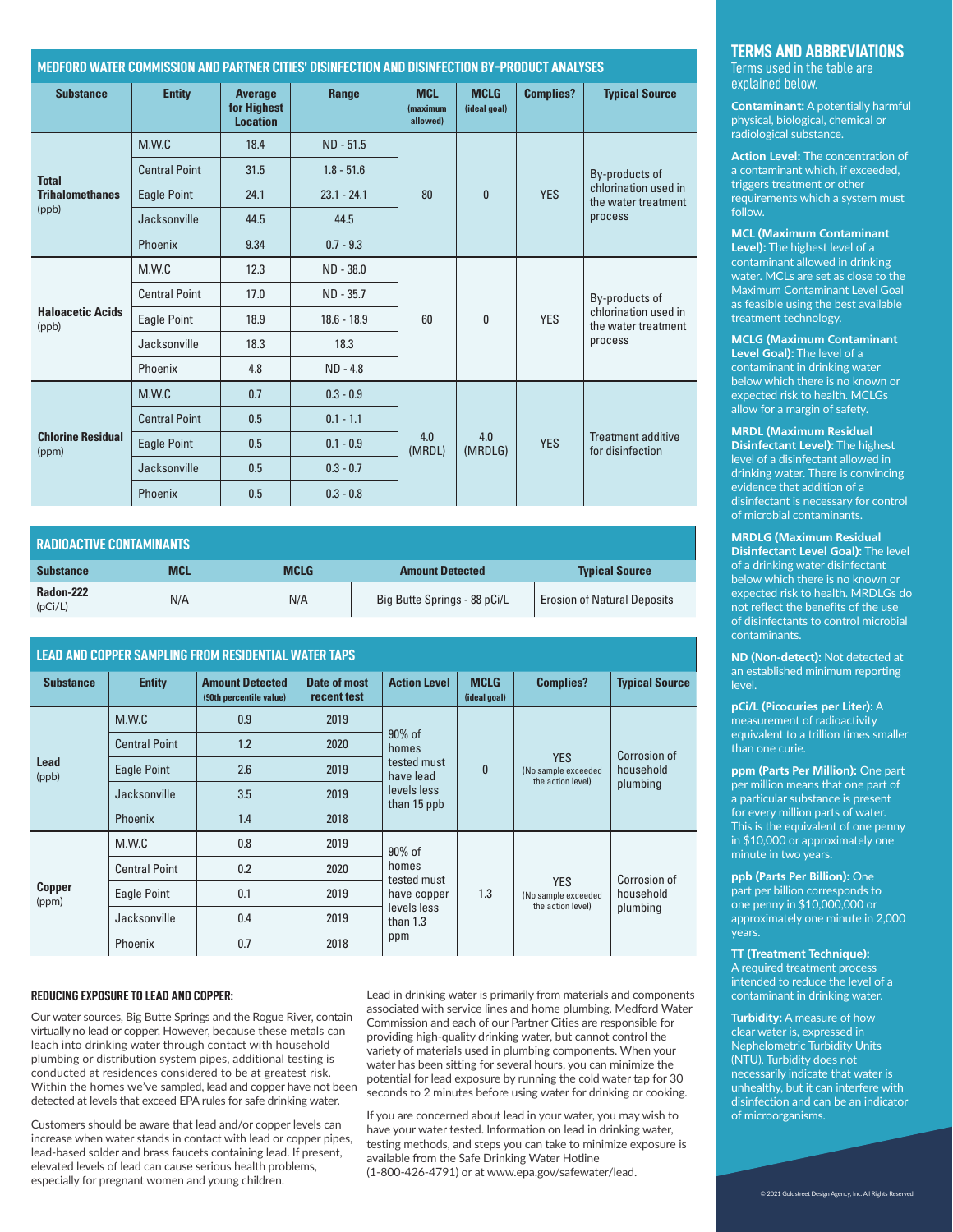## After the Fire: **PROTECTING WATER QUALITY**

The Almeda and South Obenchain fires that burned through our community in September 2020 destroyed vegetation and thousands of structures and homes. The Almeda Fire burned through the Bear Creek Greenway and surrounding urban centers of Phoenix and Talent, creating the potential for fire-related toxic material to run off into Bear Creek. While Bear Creek is not a source of drinking water, and enters the Rogue River below the Medford Water Commission's (MWC's) water treatment plant, the South Obenchain Fire burned in the watershed above our water treatment plant, and therefore could have an impact on our source water. In response, MWC expanded our existing source water monitoring program and collaborated with our partners in the valley to assess the impacts and discuss management strategies. Preliminary evidence suggests the fire has had some effects on our source water, but we are well-positioned to manage them through our existing treatment processes.

The South Obenchain Fire consumed approximately 33,000 acres as it burned through rural residences, forests, oak woodlands, and agricultural lands. Approximately 100 structures were lost, including homes, barns, and outbuildings. The fire burned in a patchwork of low, moderate, and high-intensity fire patterns, leaving some areas lightly touched and others completely scorched. In the areas of high intensity, the fire left hillsides and streambanks of charred snags and bare soil. The protective riparian buffer of streamside vegetation that shades our streams and filters runoff was lost in large sections of Reese and Indian Creek, and tributaries of Little Butte Creek, leaving them vulnerable to degradation.

The South Obenchain Fire was predominantly a wildfire with a relatively low concentration of human contaminant sources such as volatile organic compounds, pesticides, and metals that can come from burnt structures and cars. The greater potential threat from this fire is an influx of sediment, nutrients, and organic matter into streams from the erosion of the burned landscape and the warming of streams from exposure to direct sunlight. Source water with excessive sediment and organic matter is more difficult and costly to treat and can also increase the formation of disinfection by-products in the finished drinking water. Finally, increased nutrients and warmer water can make streams more susceptible to harmful algal blooms.

Fortunately, the immediate changes we have seen in water quality at our intake have been small and manageable. Since our main source of water is Big Butte Springs, which was unaffected by the fires, we were able to shut down our water treatment plant on our secondary source, the Rogue River, before the heavy rains that can mobilize sediment and contaminants arrived last fall. With field samples and sophisticated online instruments, we are continuing to monitor and analyze the water quality of the Rogue River and its tributaries.

Online instruments above our intake can alert us to changes in water quality before they reach our intake, and our state-of-the-art treatment

plant uses advanced treatment techniques to maintain high-quality drinking water during adverse conditions. Ozone is added at the head of the treatment plant to break down organics and any algae related compounds that may be present in the river; this also improves the taste of the water. Our granular media filtration is the best available barrier to the potential increase in sediment loading, and recent upgrades to our pre-filtration process further improve the effectiveness of our media filters. As an additional measure of resilience, MWC has installed large diesel generators that would provide us with the ability to serve a limited supply of water to meet the essential needs of our community in the event of an extended power outage that could occur from a future fire or other catastrophic event.

The effects of wildfires can persist for years, so we will continue to monitor and collaborate with our partners in the basin to learn from these fires. There will likely be fires in the future, but the lessons learned have better prepared us for emergency response and have made us stronger as a region.



**Medford Water Commission (PWSID: 41-00513)**

Ben Klayman, PhD, PE, Water Treatment & Quality Director: 541-774-2728

Email: ben.klayman@medfordwater.org [www.medfordwater.org](http://www.medfordwater.org)

**City of Central Point (PWSID: 41-00178)**

Micheal McClenathan, Water Division Supervisor: 541-664-3321 (ext. 272) Email: mike.mcclenathan@centralpointoregon.gov www.centralpointoregon.gov

#### **City of Eagle Point (PWSID: 41-00267)**

Robert Miller, PE, Public Works Director/City Engineer: 541-826-4212 (ext. 105) Email: robertmiller@cityofeaglepoint.org [www.cityofeaglepoint.org](http://www.cityofeaglepoint.org)

**City of Jacksonville (PWSID: 41-00405)**

Jeffrey Alvis, City Administrator: 541-899-1231

Email: administrator@jacksonvilleor.us

[www.jacksonvilleor.us](http://www.jacksonvilleor.us)

**Jackson County Health Department** Environmental Public Health: 541-774-8206 **City of Phoenix** 

**(PWSID: 41-00625)** Matias Mendez, Public Works Superintendent 541-535-2226 Email: matias.mendez@phoenixoregon.gov [www.phoenixoregon.gov](http://www.phoenixoregon.gov)

**Oregon Health Authority** Drinking Water Program: 971-673-0405 [www.oregon.gov/oha/ph/healthyenvironments/](http://www.oregon.gov/oha/ph/healthyenvironments/drinkingwater) [drinkingwater](http://www.oregon.gov/oha/ph/healthyenvironments/drinkingwater)

**EPA Safe Drinking Water Hotline** 1-800-426-4791 www.epa.gov/safewater